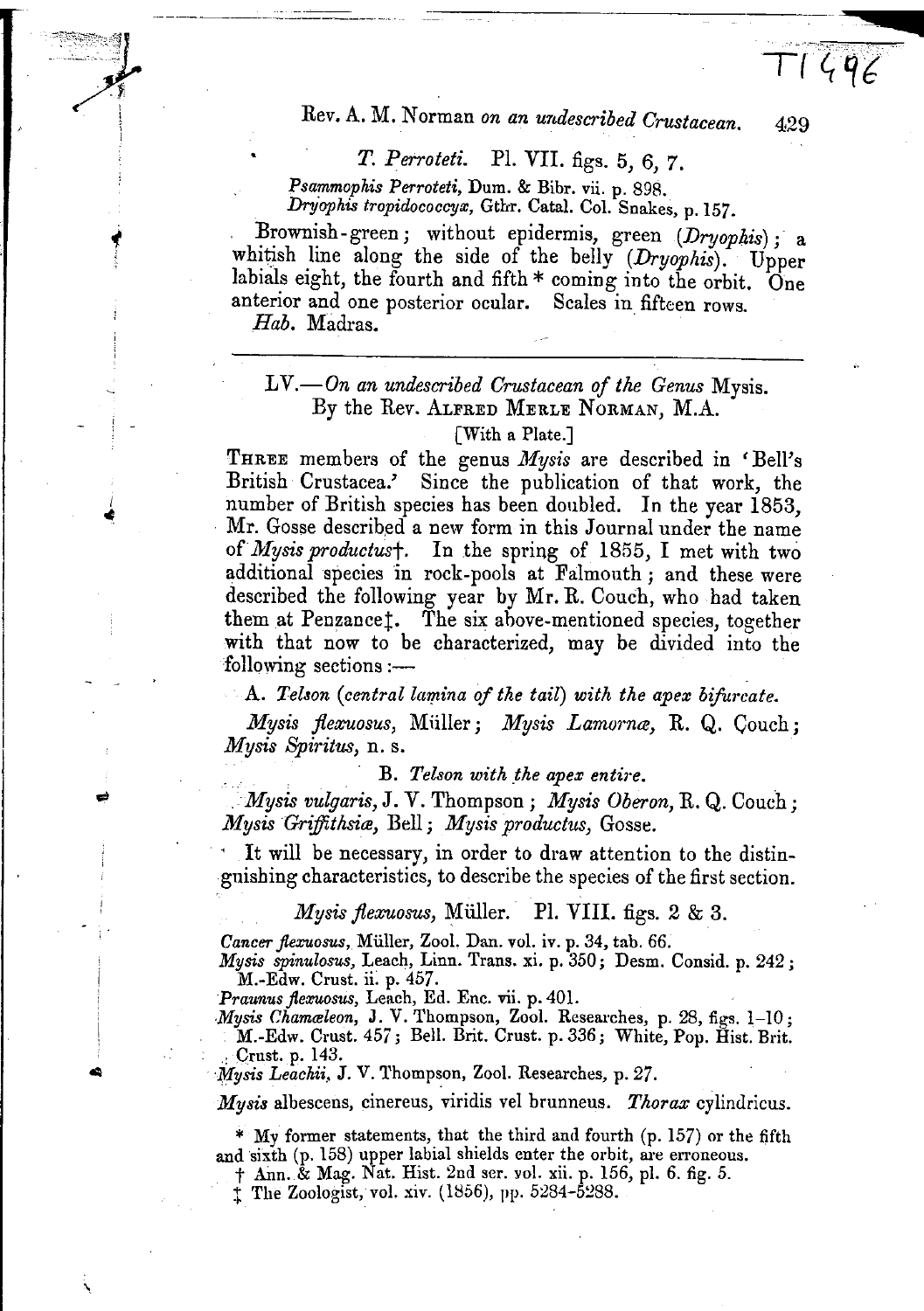~

*.Abdomen* a thorace ad caudam gradatim diminuens. *.Appendix antennarum squamiformis* oblongo-lanceolata, apice oblique truncato, spina ad marginis exterioris apicem munita; apex margoque interior dense ciliati; margo exterior sine ciliis. *Thoracis frons* rostrata; rostrum breve, obtusum, vix tertiam oculorum partem superans. *Oculi* appendicis antennarum tertiam partem vix æquant. *Antenna*e prælongæ. *Telson* (sive lamella caudalis media) apice fisso intermedias fere pervenit lamellas; fissura brevis.

Colour very variable, whitish, ashy, green or brown of various shades. Carapace cylindrical. Rostrum short, triangular, not exceeding one-third the length of the eye-peduncle. Antennal scale oblong-Ianceolate, with an obliquely truncate apex, three times the length of the eye, and more than twice that of the peduncle of the internal antennre; a spine at the apex of the outer margin, which is not ciliated; inner margin and apex densely ciliated. Antennæ long and slender. Telson about as long as the intermediate laminæ, bifurcate about one-third of its length.

The most widely diffused species on our coasts; common in rock-pools.

*Mysis Lamornæ*, R. Q. Couch. Pl. VIII. figs. 4 & 5.

*Mysis Lamornæ,* Couch, The Zoologist (1856), p. 5286; White, Pop. Hist. Brit. Crust. p. 143.

Mysis crassus, sanguineus vel aurantius. Thoracis latera pone multum dilatata. *Abdomen* lateribus fere parallelis, segmentisque subæqualibus. *Appendix antennarum squamiformis* obovata, brevis, utrinque dense ciliata, nulla spina instructa. Thoracis frons breviter rostrata. *Pedunculi* oculorum perbreves, attamen appendicis antennarum brevis plus quam dimidium superantes. *Antenna*e prælongæ. *Telson* breve, ad apicem atque per longitudinis tertiam partem fissum,intermediarum dimidium lamellarum tantum attingit.

Colour "arte al-blood-red" or orange. Carapace greatly widening behind, and "more enlarged posteriorly than in any other long-tailed Crustacean" (Couch). Abdomen of nearly equal diameter throughout. Rostrum short, triangular, one-third the length of the very short peduncle of the eye. Antennal scale ovate, with the apex rounded, very short, slightly exceeding the length of the peduncle of the internal antennæ, ciliated all round, and having no spine on the external margin. Antennæ long. Telson short, half the length of the intermediate laminæ, the bifurcation through half its length:

This species approaches very near to *M. oculatus* O. Fab. *(Cancer oculatus,* O. Fab. Faun. Grren. p. 245; *Mysis Fabricii,* Leach, Linn. Trans. vol. xi. p. 350; Thompson, Zool. Researches, Part 1), and may prove to be synonymous with it.

Rock-pools: Penzance (Couch); Falmouth (Norman).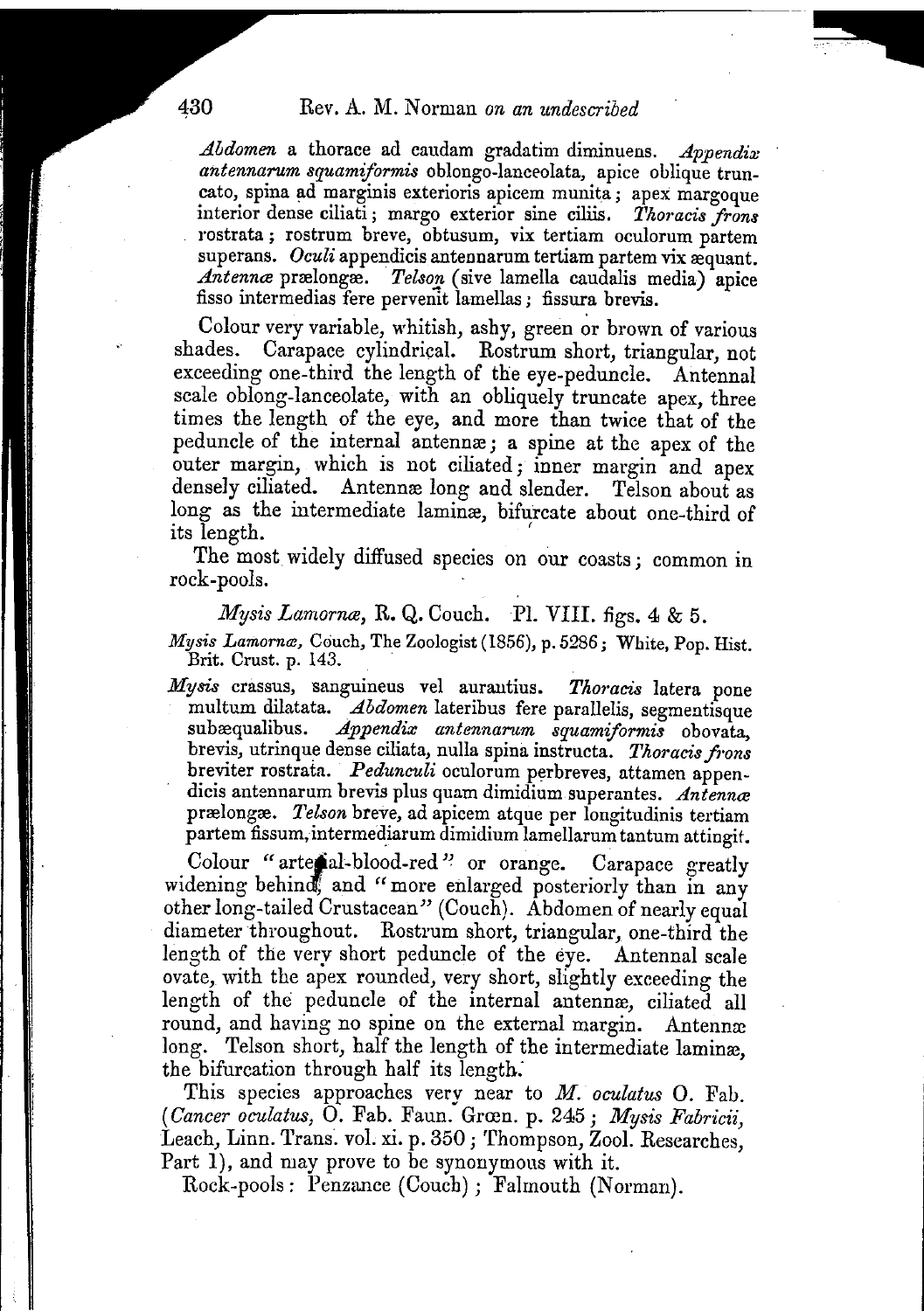## *Mysis Spiritus,* n. s. Pl. VIII. figs. 1 & 1\*.

*lrly8is* gracilis, pellucidus, vitreus: *Thorax* cylindricus. *Abdomen* a thorace ad caudam gradatim diminuens; abdominis segmentum penultimum longius quam cretera. . *Appendix antennarum squa. miformis* sub triangularis, apire acuto; spina in medio marginis exterioris posita; margo interior atque exterior supra spinam dense ciliati; margo exterior sub spina non ciliatus. *Thoracis frons* vix rostrata, fere subtruncata. *Pedunculi* oculorum longi, appendicisque antennarum dimidium superantes. *Antenna* breves, thorace vix longiores. *Telson* apice fisso intermedias fere æquat . lamellas; fissura brevis.

A perfectly colourless, glassy, transparent species, and, like *M. Oberon,*scarcely to be distinguished except by its black eyes; very slender and graceful in form. Carapace cylindrical, not widening behind. Abdomen gradually tapering towards the tail. The front margin of the carapace can scarcely be said to be rostrate, being very nearly truncate. Antennal scale subtriangular, with the apex acute, not twice as long as the very long peduncle of the eye, and slightly exceeding the peduncle of the interior antennre; a spine placed half.way up the outer margin; internal and external margins above the spine densely ciliated; external margin below the spine plain. Antennæ remarkably short, not so long as the carapace; the peduncles of the interior exceed their filaments in length. Telson two-thirds the length of the intermediate lamellæ; the bifurcation is through about a third of its length.

Taken in sandy rock-pools at the "Black Hall Rocks," on the coast of Durham.

'fhe following differential characters may be usefully borne in mind by the carcinologist  $:$   $-$ 

*M. Lamorrue* has no spine on the antennal scale.

*M. jlexuosus* has a spine at the apex of a lanceolate, obliquely truncate scale.

*M. Spiritus* has a spine about the centre of the outer margin of a subtriangular pointed scale.

## EXPLANATION OF PLATE VIII.

*Fig.* 1. *Mysis Spiritus* (Norman). [The spine on the antennal scale is represented too high up.]

- *Hg.* 1\*. Telson of *Mysis Spiritus.*
- *Fig.* 2. Head of *Mysis flexuosus* (Muller).
- *Fig.* 3. Tail of the same.
- *Fig.* 4. Head of *Mysis Lamorna* (Couch).
- *Fig.* 5. Tail of the same.

Sedgefield, co. Durham, Oct. 22, 1860.